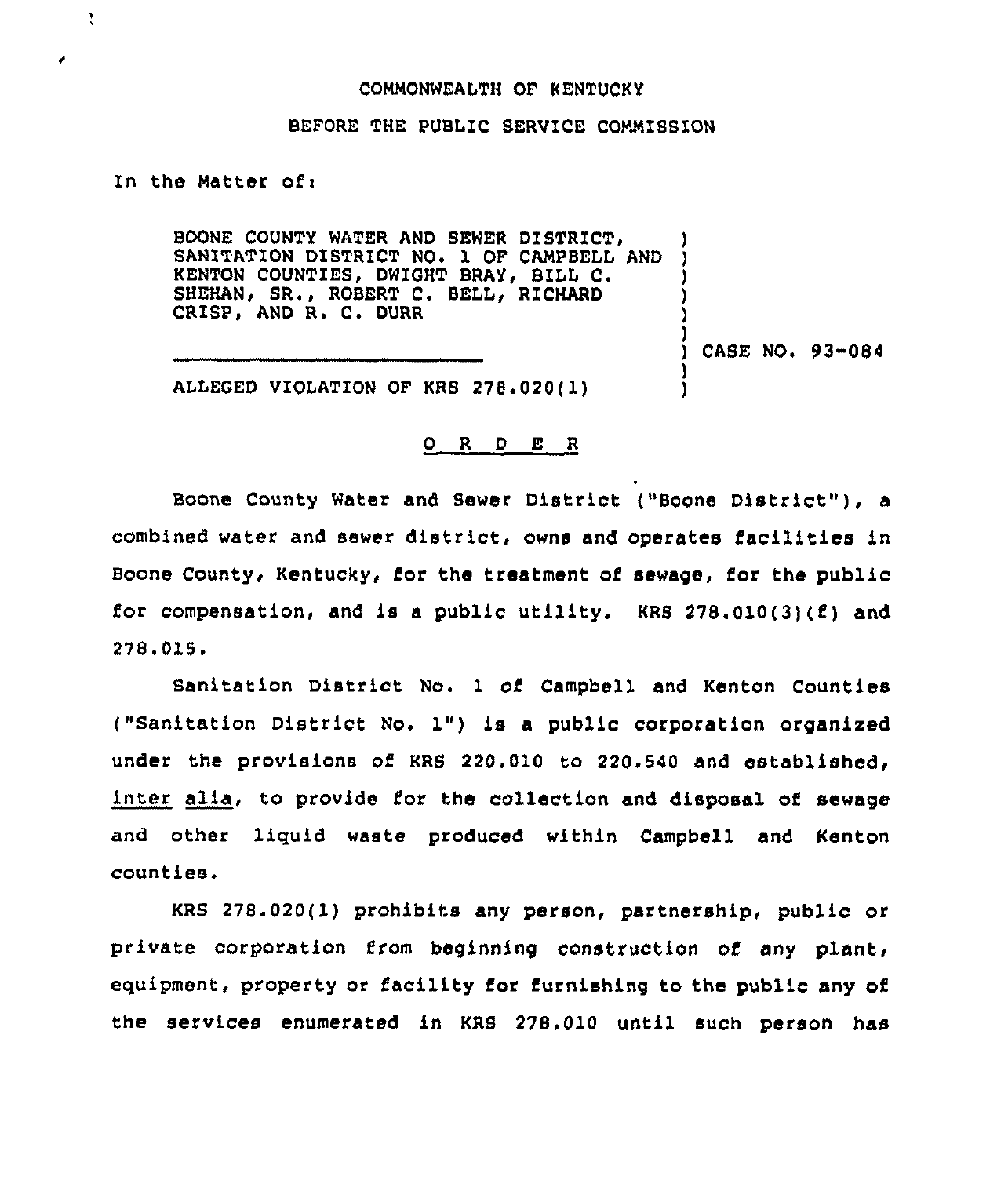obtained from the Commission a certificate that public convenience and necessity require such construction.

On December 29, 1992, Boone District advised the Commission in another proceeding<sup>1</sup> that Sanitation District No. 1 had commenced construction on a sewage collection system which Boone District will own, operate, and maintain. Boone District stated that construction of the system began in accordance with an agreement between Boone District and Sanitation District No. 1. No certificate of public convenience and necessity has been issued for the construction of the proposed collection system.

Based on the above, the Commission finds that prima facie evidence exists that Boone District and Sanitation District No. 1 have failed to comply with KRS 278,020{1}. The Commission further finds that prima facie evidence exists that Dwight Bray, Bill C. Shehan, Sr., Robert C. Bell, Richard Crisp and R.C. Durr, who control and manage Boone District's affairs in their capacity as members of its Board of Commissioners, have procured, aided and abetted these violations.

IT IS THEREFORE ORDERED that:

 $\ddot{\phantom{a}}$ 

ä.

1. Boone District and Sanitation District No. 1 shall appear before the Commission on April 20, 1993, at 10:00 a.m., Eastern Daylight Time, in Hearing Room 1 of the Commission's offices at 730 Schenkel Lane, Frankfort, Kentucky, to show cause why they should

 $\mathbf{1}$ Case No. 92-532, The Petition of Boone County Water and Sewer<br>District for Approval of a Certificate of Convenience and<br>Necessity to Construct Sanitary Sewer Facilities. Boone District<sup>1</sup>s Response to the Commission's Order of December 14,<br>1992, at 2-3.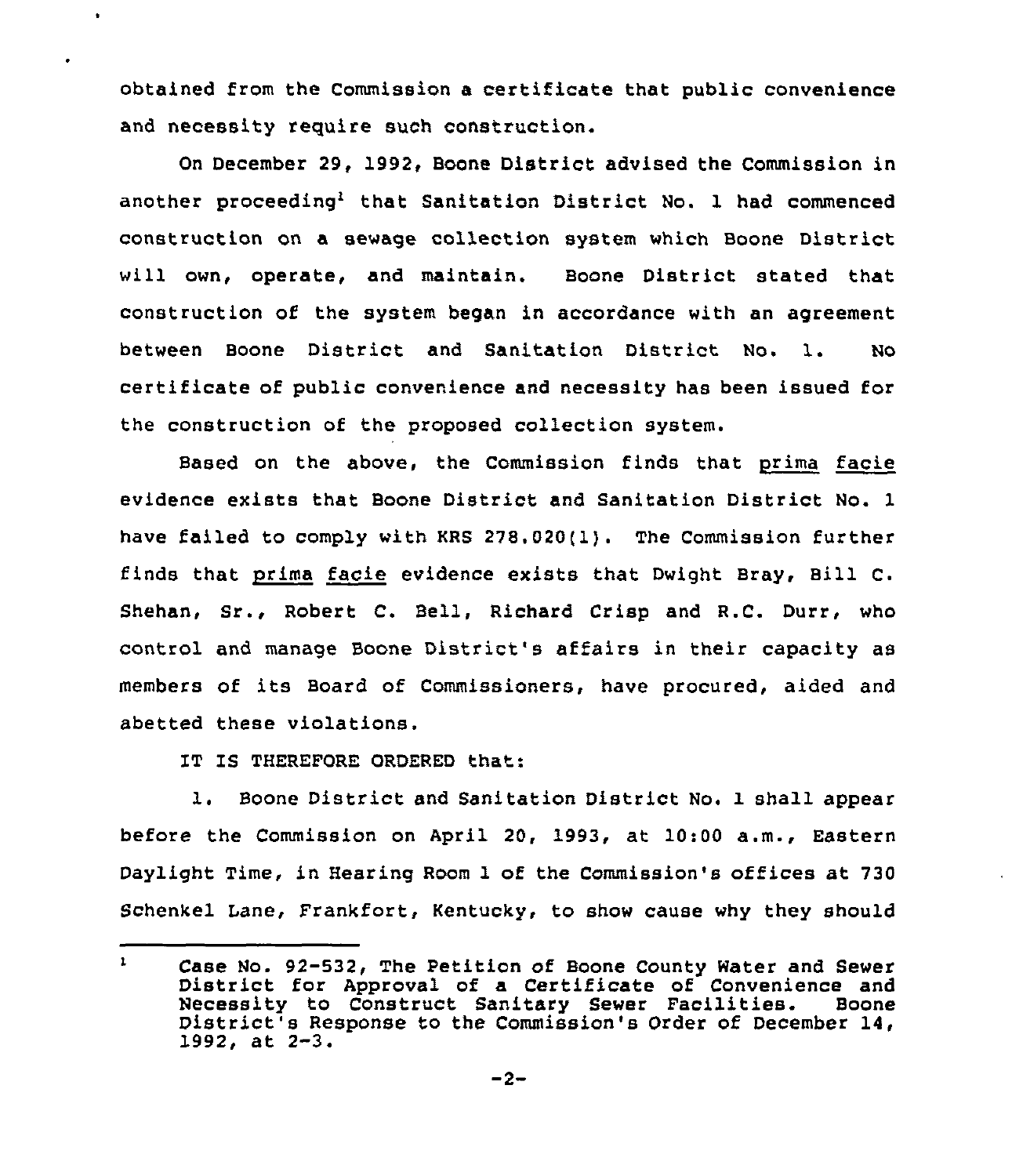not be sub)ect to the penalties prescribed by KRS 278.990(l) for their alleged failure to comply with KRS 278.020(1).

 $\hat{\mathbf{r}}$ 

2. Dwight Bray, Bill C. Shehan, Sr., Robert C. Bell, Richard Crisp, and R.C. Durr, in their individual capacities, shall also appear at the same hearing to show cause why they should not be subject to the penalties prescribed by KRS 278.990(1) for their alleged role in procuring, aiding and abetting Boone District's failure to comply with KRS 278.020(l).

3. Any motion requesting an informal conference with Commission Staff for the purpose of clarifying issues or stipulating facts shall be filed by April 1, 1993.

4. Boone District and Sanitation District No. 1 shall submit within 20 days of the date of this Order a written response to the allegations contained herein concerning their alleged failure to comply with KRS 278.020(l).

5. Dwight Bray, Bill C. Shehan, Sr., Robert C. Bell, Richard Crisp, and R.C. Durr, in their individual capacities, shall submit within 20 days of the date of this Order a written response to the allegation concerning their alleged role in Boone District's alleged failure to comply with KRS 278.020(1).

 $-3-$